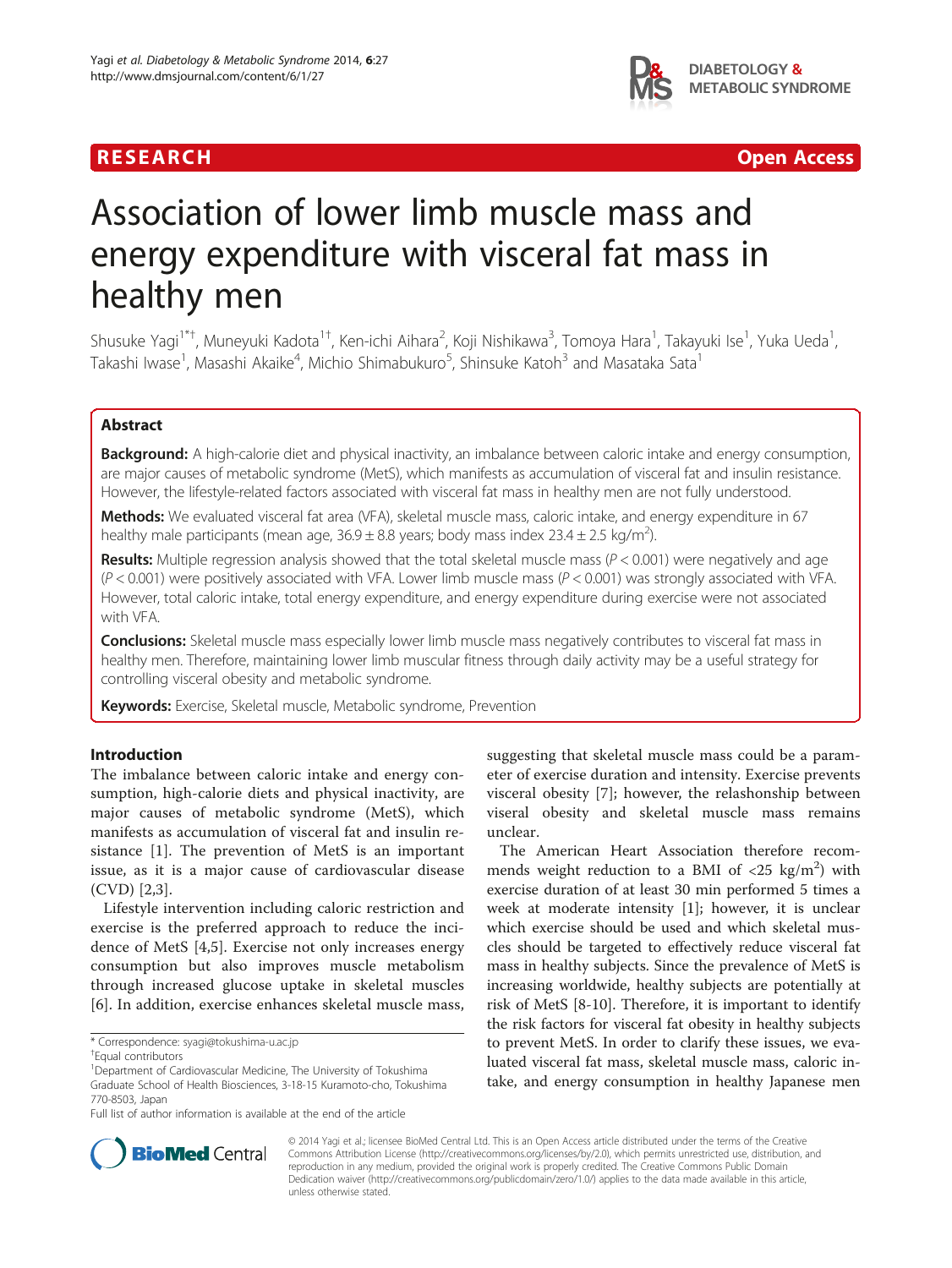<span id="page-1-0"></span>Table 1 Clinical characteristics of subjects

| Variables (n = 67)                     | Mean $\pm$ SD    |
|----------------------------------------|------------------|
| Age (years)                            | $36.9 \pm 8.8$   |
| BW (kg)                                | $69.2 + 8.3$     |
| BMI ( $kg/m2$ )                        | $23.4 \pm 2.5$   |
| Waist circumference (cm <sup>2</sup> ) | $84.7 + 7.4$     |
| $VFA$ (cm <sup>2</sup> )               | $75.0 + 29.5$    |
| $VFAI$ (cm <sup>2</sup> )              | $41.0 + 14.7$    |
| $SFA$ (cm <sup>2</sup> )               | $160.3 \pm 56.9$ |
| $SFAI$ (cm <sup>2</sup> )              | $87.6 \pm 27.7$  |
| Fat weight (kg)                        | $15.1 \pm 5.3$   |
| Fat weight/BW (%)                      | $21.5 \pm 5.6$   |
| Skeletal muscle weight                 |                  |
| Total body (kg)                        | $30.4 \pm 3.0$   |
| Total body/BW(%)                       | $44.3 + 0.03$    |
| Upper limbs, (kg)                      | $5.8 \pm 0.7$    |
| Upper limbs/BW, (%)                    | $8.3 \pm 0.7$    |
| Lower limbs (kg)                       | $17.5 \pm 1.9$   |
| Lower limbs/BW (%)                     | $25.5 \pm 2.3$   |
| Truncal muscle (kg)                    | $7.1 \pm 0.9$    |
| Truncal muscle/BW (%)                  | $10.3 \pm 1.3$   |

BW, body weight; BMI, body mass index; VFA, visceral fat area; VFAI, visceral fat area index; SFA, subcutaneous fat area; SFAI, subcutaneous fat area index.

and identified lifestyle-related factors associated with visceral fat mass.

## Methods

We recruited 67 healthy male volunteers aged between 20 and 85 years (mean age,  $36.9 \pm 8.8$  years; body mass index (BMI)  $23.4 \pm 2.5$  kg/m<sup>2</sup>). Visceral fat area (VFA) and subcutaneous fat area (SFA) were measured using a fat area analyzer (Dual Scan HDS-2000®; Omron, Japan) [[11,12](#page-4-0)]. Studies have shown that the correlation coefficient between VFA measured by the fat area analyzer and VFA measured by computed tomography was  $r = 0.88$  ( $p < 0.001$ ) [\[12](#page-4-0)]. The repeatability of the fat area analyzer was evaluated by the Bland–Altman plot, which has been described elsewhere [[12\]](#page-4-0). These data indicate that this indirect measurement of VFA has a high correlation coefficient with VFA evaluated by computed tomography and does not involve X-ray exposure. Because VFA and SFA were compared with obesity-related variables, which were adjusted with body size represented by body surface area or body weight, VFA and SFA were indexed with body surface area (BSA) as visceral fat area index (VFAI) and subcutaneous fat area index (SFAI), respectively. Skeletal muscle mass was measured with a body composition analyzer (Inbody 7200®; Biospace, Korea) [[13\]](#page-4-0). Body weight and waist circumstance were measured, and BMI was calculated as an index of obesity.

Energy expenditure and total caloric intake was calculated using a questionnaire for food and exercise frequency. Energy expenditure during exercise was defined as energy consumed during exercise per day. Total energy expenditure was defined as energy consumed for daily activity, which includes energy expenditure during exercise. Total caloric intake, energy expenditure during exercise, and total energy expenditure were assessed for 7 days. These values were then averaged per day [[14,15](#page-4-0)].

The study protocol was approved by the Ethics Committee at the Tokushima University Hospital.

#### Statistical analysis

For continuous variables, each value is expressed as the mean  $\pm$  SD. Single regression analysis was used to assess the correlation between VFA and obesity-related parameters. The degree of association among independent variables, including VFAI, age, skeletal muscle mass, energy expenditure, caloric intake, and parts of skeletal muscles, was assessed by multiple regression analyses (stepwise regression model). All statistical analyses were performed using SPSS software. Statistical significance was defined as  $P < 0.05$ .

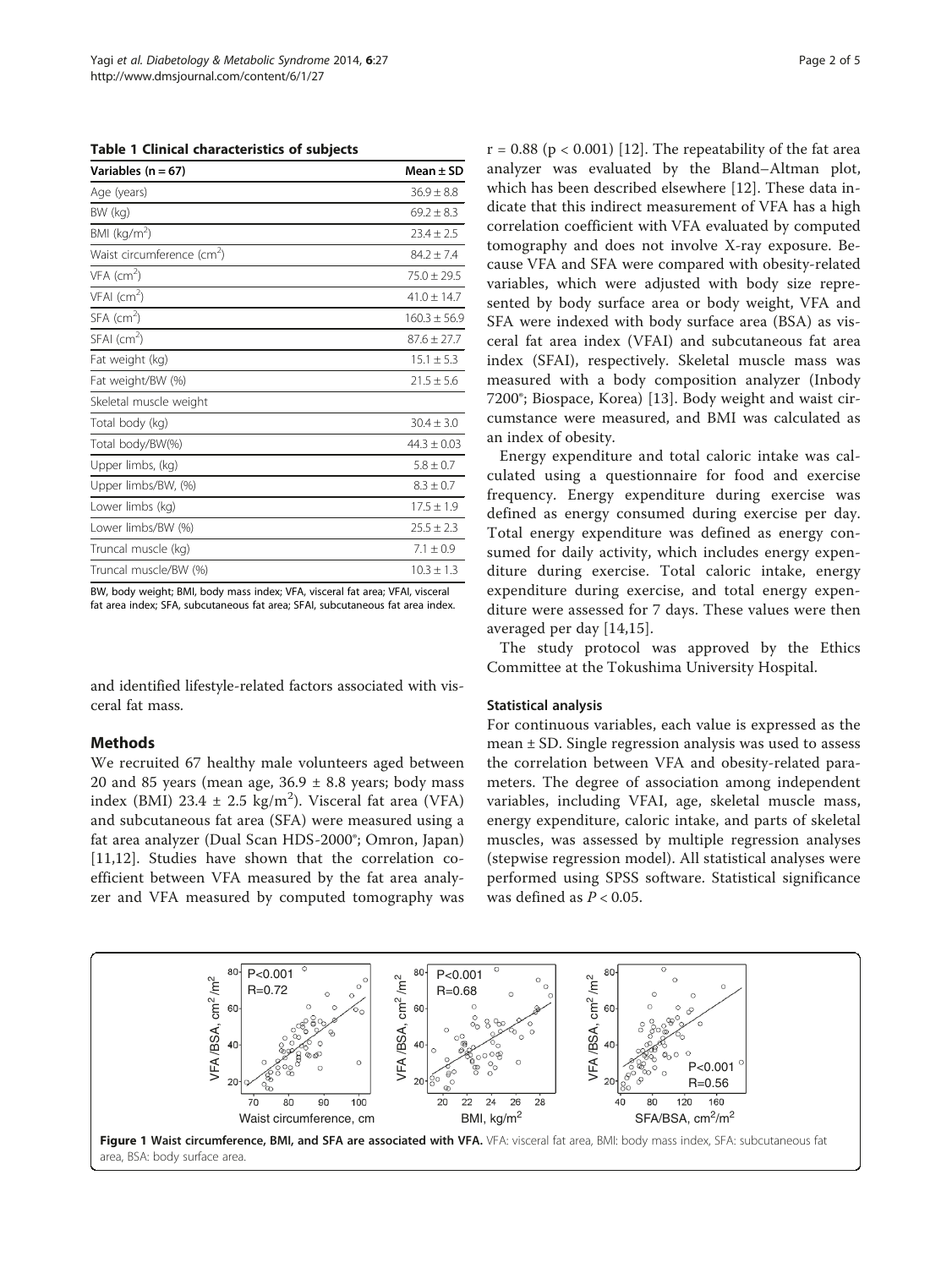

## Results

## Clinical characteristics of subjects

The clinical characteristics of the subjects are presented in Table [1.](#page-1-0)

## VFAI is inversely associated with skeletal muscle mass and energy expenditure

The VFAI was positively associated with waist circumference, BMI, SFAI (Figure [1\)](#page-1-0), and age (Figure 2), but was negatively associated with upper, lower and total

skeletal muscle mass (Figure 2). The SFAI was negatively associated with total skeletal muscle mass (Figure 2). Neither SFAI nor skeletal muscle mass was associated with age (data not shown).

The VFAI was negatively associated with total energy expenditure and energy expenditure during exercise (Figure 3), but there was no relationship between total caloric intake and VFAI (data not shown).

Stepwise multiple regression analysis showed that total skeletal muscle mass was a negative and age was a

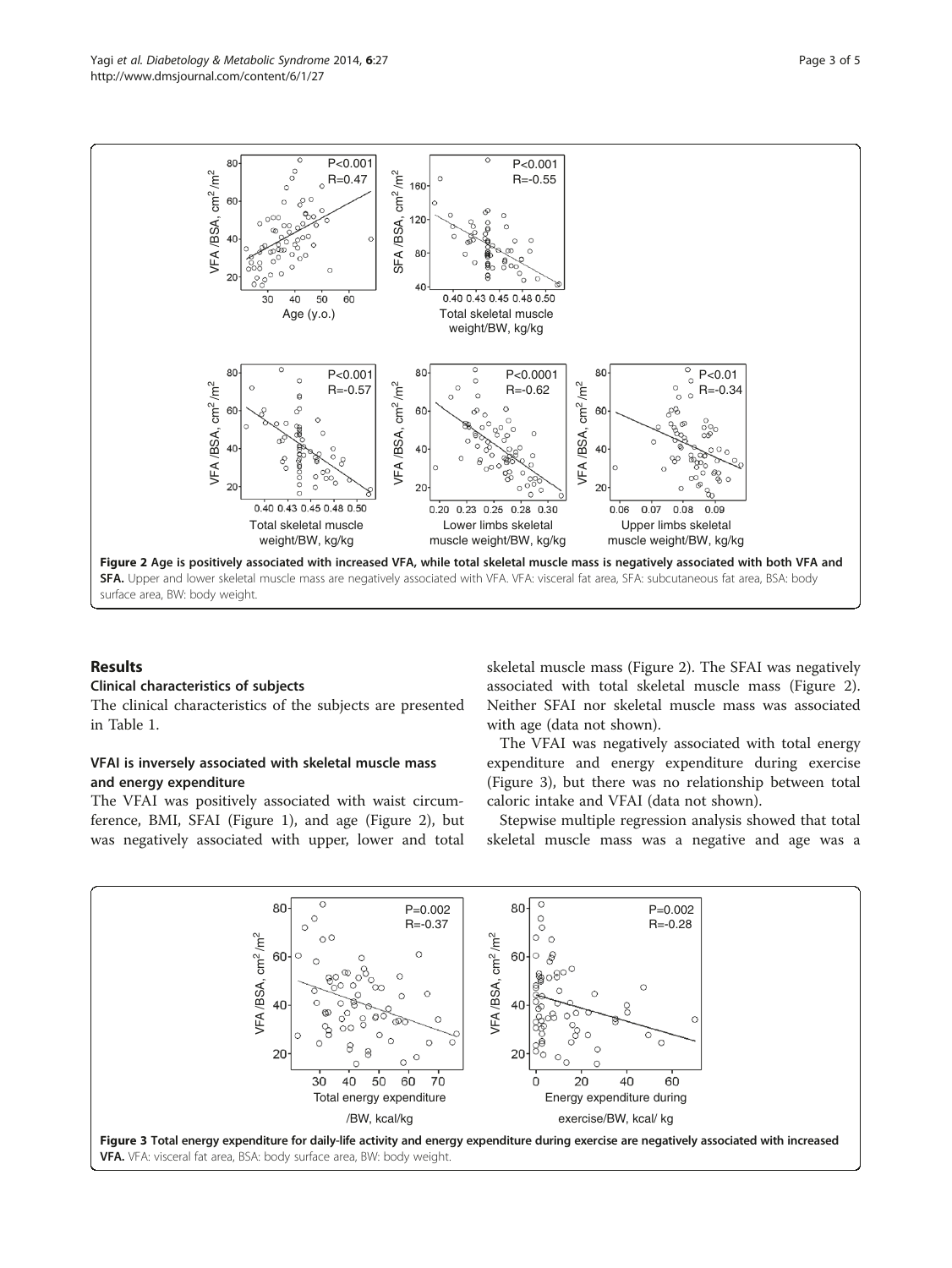| <b>Variables</b>           | Coefficient | 95% Confidence interval | Standardized coefficient | P value |
|----------------------------|-------------|-------------------------|--------------------------|---------|
| Total skeletal muscle mass | $-295$      | $-404$ to $-187$        | $-0.5^{\circ}$           | <0.001  |
| Age                        | 0.63        | $0.32$ to $0.94$        | 0.38                     | <0.001  |

 $R^2 = 0.45$ ,  $P \le 0.001$ .

positive determinant of VFAI; however, total caloric intake, total energy expenditure, and energy expenditure during exercise were statistically excluded (Table 2).

## VFAI is inversely associated with lower limb skeletal muscle mass

In order to clarify which part of skeletal muscle, including upper limb, lower limb, and truncal skeletal muscle, influences the volume of visceral fat, we performed stepwise multiple regression analysis. Although lower limb skeletal muscle mass was a negative and age was a positive determinant of VFA, upper limb and truncal skeletal muscle mass were statistically excluded (Table 3).

## **Discussion**

The lifestyle-related factors associated with visceral fat mass has been unknown. In this study, we showed that skeletal muscle mass especially lower limb muscle mass are negatively associated with VFAI.

We showed that the VFAI is positively associated with age and negatively associated with skeletal muscle mass. VFA is positively associated with number of metabolic risk factors in the elderly [[16](#page-4-0)], and skeletal muscle mass is inversely associated with age [[17,18\]](#page-4-0). However, our data showed that skeletal muscle mass was not associated with age, which is supported by the evidence that muscular strength is inversely associated with the incidence of MetS, independently of age [[19\]](#page-4-0). Although the age outliers might have affected the results (Additional file [1\)](#page-4-0), they nevertheless indicate that the decrease in skeletal muscle mass can be prevented by physical activity.

Decreased skeletal muscle mass leads to physical inactivity [[20\]](#page-4-0). Conversely, physical inactivity leads to decreased skeletal muscle mass [\[20\]](#page-4-0). Decreased skeletal muscle mass and strength is associated with increased morality [\[21,22](#page-4-0)]. Sarcopenic obesity is also associated with hypertension, independent of abdominal obesity [[23\]](#page-4-0). Increasing skeletal muscle mass and strength via daily exercise may therefore prevent MetS and prolong life span.

In addition, in patients with metabolic syndrome, visceral fat accumulation is accompanied by excess lipid deposition in skeletal muscle, which may contribute to impaired glucose uptake leading to insulin resistance [[24\]](#page-4-0). Improved skeletal muscle functions (including metabolic system) through exercise may contribute to the prevention of MetS [\[25](#page-4-0)].

The American Heart Association recommends daily exercise to prevent the accumulation of abdominal fat [[1\]](#page-4-0). Although some subjects exercised in their spare time, our results showed that the association between total energy expenditure during daily activity and VFAI was stronger than the association between energy expenditure during exercise and VFAI. Because the duration of energy expenditure during exercise is relatively short, it may be insufficient for reducing VFA. Therefore, the length of continuous caloric consumption is important for reducing VFA. Enhanced energy expenditure combined with daily exercise is essential for reducing the volume of visceral fat.

Lower limb muscle mass is a determinant of VFAI. Lower limb muscle including the quadriceps forms the largest muscle mass in the body and may therefore contribute to decreased VFA to a greater extent than upper limb or truncal muscle. Lower limb muscle mass and performance in gait are also important because they are associated with reduced mobility, a poor quality of life, CVD, and death [\[26](#page-4-0)-[28\]](#page-4-0). Increased physical activity and daily lower body exercise (e.g., brisk walking, cycling, and stair climbing) may be the most useful way to reduce visceral fat and improve mortality. Increased daily activity in young- and middle-aged men may prevent MetS and CVD by decreasing the volume of visceral fat.

In conclusion, skeletal muscle mass especially lower limb muscle mass negatively contributed to VFA in

Table 3 Multiple regression analysis for determinants of visceral fat area

| <b>Variables</b>         | Coefficient | 95% Confidence interval | Standardized coefficient | P value |
|--------------------------|-------------|-------------------------|--------------------------|---------|
| Age                      | 0.52        | $0.20$ to $0.84$        | 0.31                     | < 0.01  |
| Lower limb muscle weight | $-6.78$     | $-9.19$ to $-4.36$      | $-0.53$                  | < 0.001 |
| Upper limb muscle weight | -           |                         |                          |         |
| Truncal muscle weight    |             |                         |                          |         |
|                          |             |                         |                          |         |

 $R^2$  = 0.46,  $P < 0.001$ .